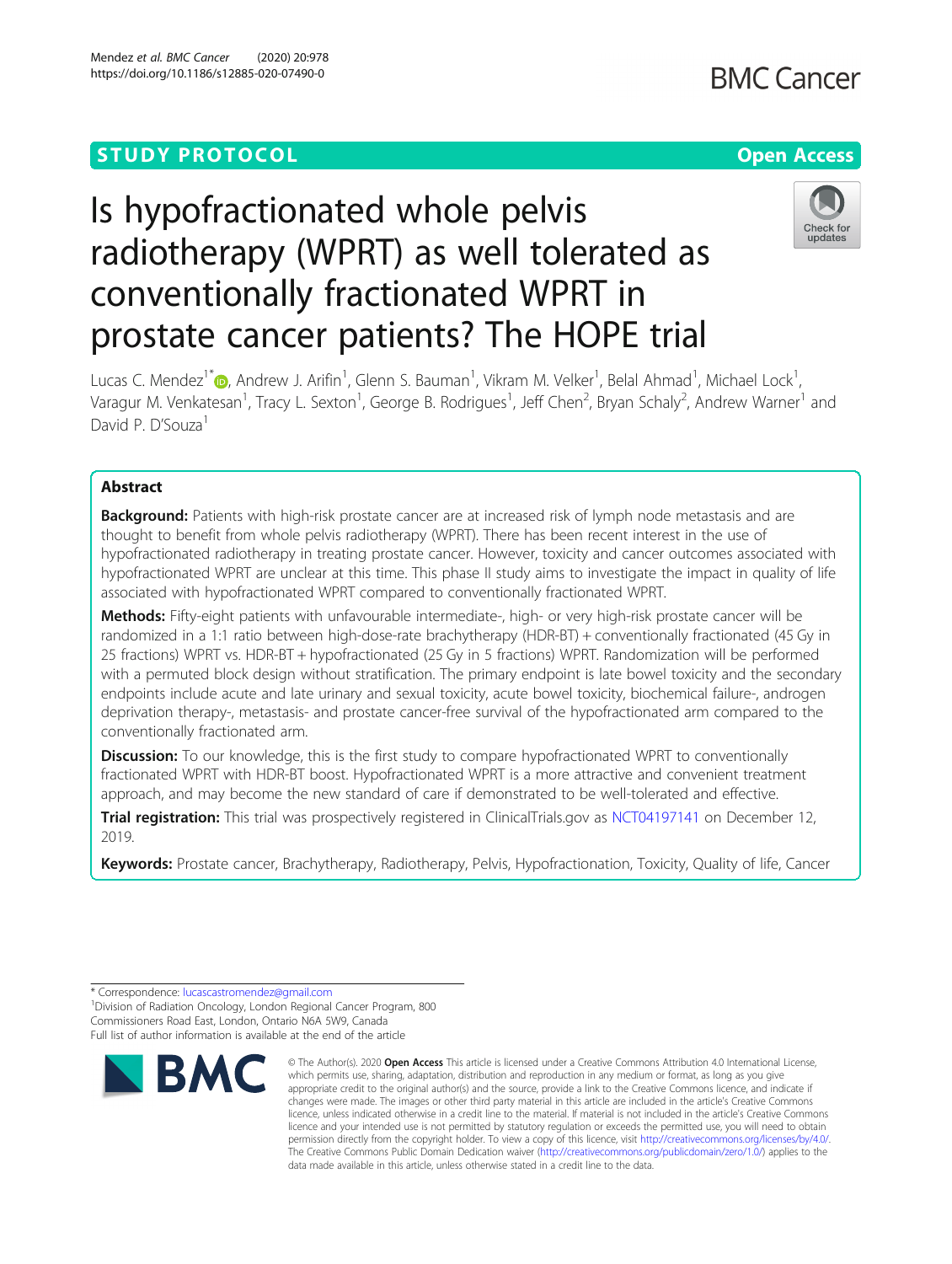#### Background

Patients with high-risk prostate cancer are at increased risk of lymph node metastasis [\[1](#page-7-0)]. Whole pelvis radiotherapy (WPRT) is posited to be beneficial in this population by eradicating microscopic disease outside the prostate. However, two randomized trials failed to demonstrate meaningful oncological improvements with WPRT compared to radiation to the prostate alone [[2](#page-7-0), [3\]](#page-7-0). Potential caveats may explain the lack of benefit in these trials, including use of lower doses of radiation (between 66 and 70 Gy in conventional fractionation [1.8–2 Gy per fraction]) to the prostate, which may have resulted in local progression and a second wave of metastasis; inclusion of patients at low risk of nodal disease (< 15%) thereby reducing the potential benefit of elective irradiation; and small pelvic fields without coverage of the common iliac chains.

More recently, Radiation Therapy Oncology Group (RTOG) 0924 completed accrual and is expected to definitively evaluate the role of conventionally fractionated WPRT in intermediate- and high-risk disease. However, there is already evidence that has indirectly supported the use of WPRT in high-risk prostate cancer patients. In the ASCENDE-RT trial, a WPRT + low-dose-rate brachytherapy boost strategy led to encouraging results, with 83% biochemical failure-free survival at 9 years in a cohort comprising of approximately 70% high-risk patients [[4\]](#page-7-0). A recently published multicentre prospective cohort study also supports the use of WPRT in higherrisk patients, demonstrating significantly improved 5 year biochemical failure-free survival rates (84% vs. 77%,  $p = 0.001$ ) for high-risk prostate cancer patients who received WPRT + high-dose-rate brachytherapy (HDR-BT) compared to prostate-only radiotherapy + HDR-BT [[5\]](#page-7-0). Furthermore, WPRT was the superior arm in the recently presented RTOG 0534 trial [[6\]](#page-7-0). In this study of patients who had biochemical failure after prostatectomy, the authors identified a 7% increase in freedom from progression in the WPRT arm compared to the prostate bed radiotherapy arm. Arguably, this benefit could be extrapolated to a cohort of high-risk patients naïve to treatment. Several retrospective series have also suggested the benefit of WPRT in prostate cancer patients [[7,](#page-7-0) [8\]](#page-7-0).

In parallel to studies evaluating the role of WPRT in prostate cancer, radiotherapy technique has improved in the last few decades. Technological advances, such as intensity-modulated radiotherapy (IMRT), volumetricmodulated arc therapy (VMAT) and image-guided radiotherapy, have allowed radiation oncologists to more accurately target volumes while sparing more normal tissue. In conjunction with the favourable tumour radiobiology (i.e. a low alpha/beta ratio) of prostate cancer cells, researchers have investigated the role of hypofractionated treatments (> 2 Gy per fraction) in patients with prostate cancer. A recent randomized control trial involving multiple centres showed no difference in late toxicity and cancer control between ultra-hypofractionated  $(≥ 5 Gy per fraction)$  and conventionally fractionated radiotherapy to the prostate alone [[9\]](#page-8-0).

The use of ultra-hypofractionation in WPRT is still in its infancy and the toxicity associated with this strategy is unclear. To our knowledge, only two small, single-arm studies have reported outcomes associated with this treatment. In both of them, a simultaneous boost was delivered to the prostate and proximal seminal vesicles. In the SATURN study [\[10](#page-8-0)], authors reported an acceptable toxicity profile with this approach, while authors from the FASTR trial had higher than anticipated late toxicities resulting in early trial discontinuation [[11\]](#page-8-0).

Currently, clinical trials such as the French SHORT trial (NCT03417336) randomize higher-risk prostate cancer patients between  $HDR-BT + WPRT$  (25 Gy in 5 fractions) versus stereotactic radiotherapy to the prostate + WPRT. However, there is no current data comparing the toxicity profile between conventionally fractionated WPRT (45 Gy in 25 fractions) versus hypofractionated WPRT (25 Gy in 5 fractions), and long-term bowel toxicity associated with this approach is unknown. Moreover, the genitourinary safety profile associated with hypofractionated WPRT plus HDR-BT boost has not yet been fully investigated.

This study aims to investigate the impact in quality of life associated with hypofractionated WPRT compared to conventionally fractionated WPRT. This information is valuable as hypofractionated WPRT is a more attractive and convenient treatment approach, and may become the new standard of care if demonstrated to be well-tolerated and effective. We hypothesize that hypofractionated WPRT is non-inferior with respect to quality of life outcomes compared to conventionally fractionated WPRT. Therefore, this study aims to provide a more rational justification for use of hypofractionated WPRT in future larger randomized trials by comparing this strategy with the current standard of care. This study will also provide an initial understanding of the toxicity profile and cancer control associated with hypofractionated WPRT and HDR-BT.

#### Methods/Design **Objectives**

1 Determine if hypofractionated WPRT is noninferior to conventionally fractionated WPRT with respect to bowel function and quality of life in prostate cancer patients treated with HDR-BT boost.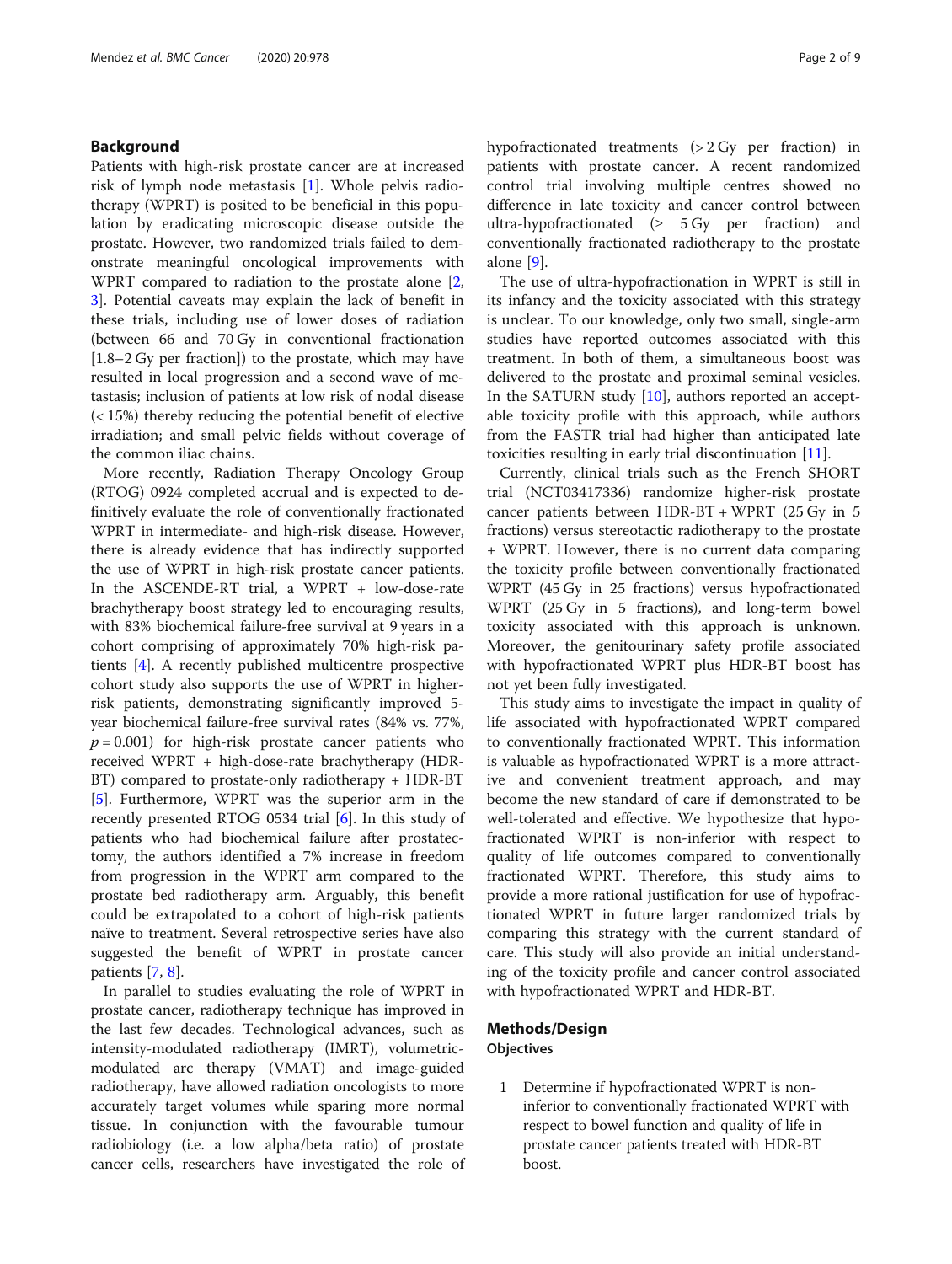2 Assess safety, efficacy and quality of life outcomes between both treatment strategies.

#### Study design

This is a phase II, open label trial, randomizing 58 unfavourable intermediate-, high- or very high-risk prostate cancer patients between HDR-BT + conventionally fractionated (45 Gy in 25 fractions) WPRT (Arm 1: 29 patients) vs. HDR-BT + hypofractionated (25 Gy in 5 fractions) WPRT (Arm 2: 29 patients) (Fig. 1).

The study will employ a 1:1 randomization between Arm 1 and Arm 2 in a permuted block design without stratification with the size of the blocks known only to the statistician.

# Endpoints

#### Primary endpoint

 Late bowel toxicity and quality of life measured using the Expanded Prostate Cancer Index Composite (EPIC) bowel function subdomain at 1 year post-treatment

#### Secondary endpoints

- Acute urinary and sexual toxicity and quality of life measured using the EPIC urinary and sexual domains at 6 weeks post-treatment
- Acute bowel toxicity and quality of life measured using the EPIC bowel domain at 6 weeks posttreatment
- Late urinary and sexual toxicity quality of life measured using the EPIC urinary and sexual domains at 1 year post-treatment
- Late bowel toxicity quality of life measured using the EPIC bowel bother subdomain at 1 year posttreatment
- International Prostate Symptom Score (IPSS), Patient-Oriented Prostate Utility Scale (PORPUS-U) and EuroQOL 5-Dimension 5-Level (EQ-5D-5L) measured at 6 weeks, 1 year and 2 years posttreatment
- Urinary, bowel and sexual toxicity measured by the Common Terminology Criteria for Adverse Events (CTCAE) version 5.0 measured at 6 weeks, 1 year and 2 years post-treatment

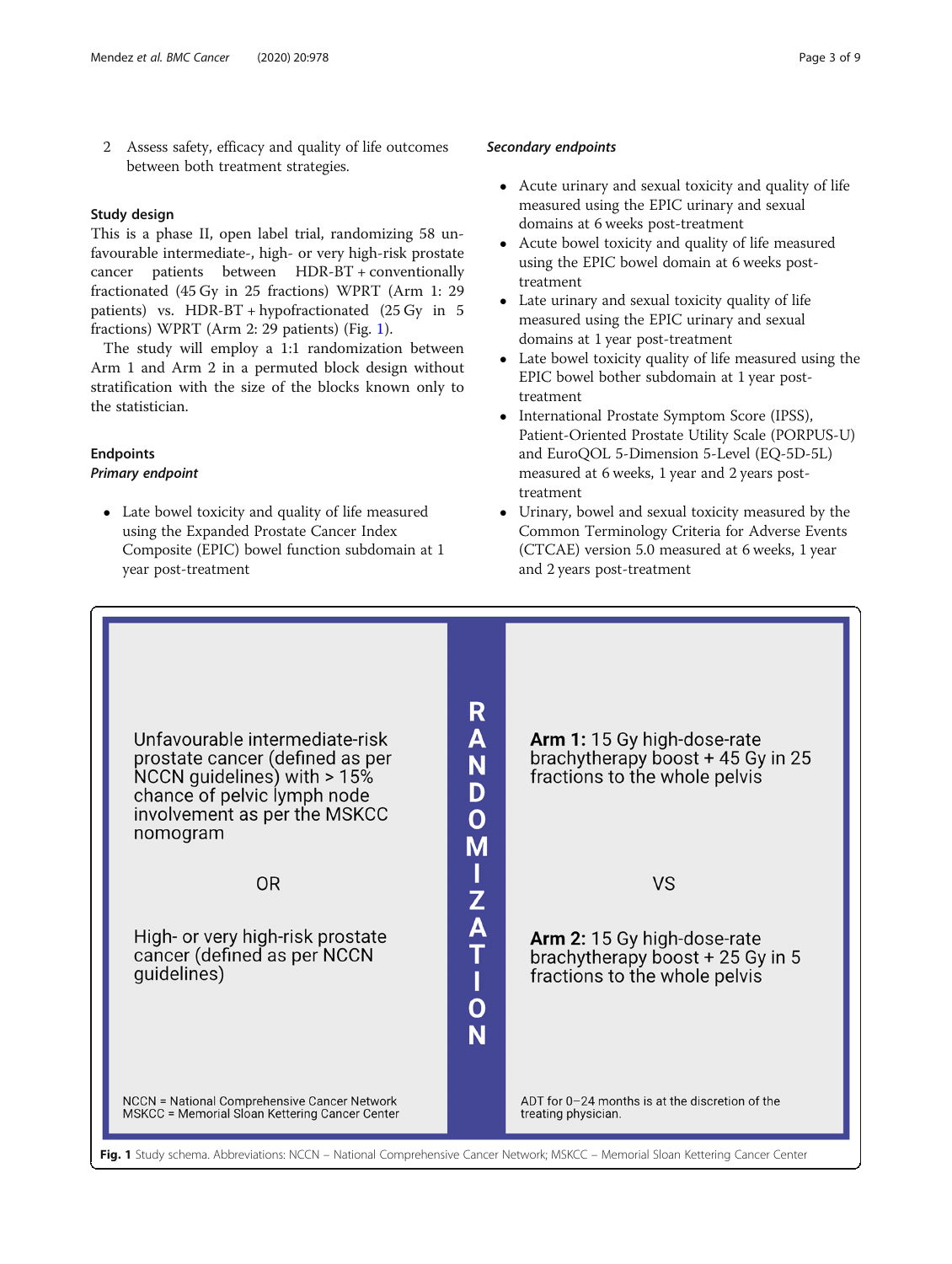- Prostate-specific antigen (PSA) response rate at 4 years post-treatment
- Cost effectiveness analysis of the hypofractionated arm compared to the conventionally fractionated arm
- Freedom from local failure: Time from randomization to first local failure, or last follow-up, whichever occurs first.
- Freedom from regional failure: Time from randomization to first regional failure, or last followup, whichever occurs first.
- Biochemical failure-free survival: Time from randomization to biochemical failure (based on the Phoenix definition), death from any cause, or last follow-up, whichever occurs first.
- Androgen deprivation therapy (ADT)-free survival: Time from randomization to start of salvage ADT, death from any cause, or last follow-up, whichever occurs first.
- Metastasis-free survival: Time from randomization to development of metastasis, death from any cause, or last follow-up, whichever occurs first.
- Prostate cancer-free survival: Time from randomization to death attributed to prostate cancer, or last follow-up, whichever occurs first.
- Overall survival: Time from randomization to death from any cause, or last follow-up, whichever occurs first.

## Patient selection

Inclusion criteria

- Age 18 years or older
- Able and willing to provide informed consent
- Pathologically proven diagnosis of prostatic adenocarcinoma
- Unfavourable intermediate- (with > 15% chance of node involvement based on the Memorial Sloan Kettering Cancer Centre nomogram [\[12\]](#page-8-0)), high- or very high-risk prostate cancer based on the National Comprehensive Cancer Network classification (PSA > 20 ng/mL; or clinical cT3a or cT3b; or Gleason score 8–10)
- Eastern Cooperative Oncology Group performance status 0–1
- No prior history of pelvic irradiation, brachytherapy, cryosurgery, high-intensity focused ultrasound, transurethral resection of the prostate or radical prostatectomy

#### Exclusion criteria

• Presence of nodal or distant metastasis, as confirmed by magnetic resonance (MR) or computed

tomographic (CT) imaging of the abdomen/pelvis and bone scan within 90 days of randomization

- Plan for adjuvant docetaxel post-radiotherapy
- Serious medical comorbidities or other contraindications to HDR-BT
- Presence of inflammatory bowel disease<br>• Presence of connective tissue disease
- Presence of connective tissue disease
- Medically unfit for general anesthesia
- Unable or unwilling to complete quality of life questionnaires

#### Pre-treatment evaluation

- History and physical examination by a radiation oncologist within 6 weeks prior to randomization
- Staging investigations 90 days prior to randomization:
	- MR or CT abdomen/pelvis
	- Bone scan
- Completion of quality of life forms (EPIC, IPSS, PORPUS-U and EQ-5D-5L) on the date of enrollment
- Assessment of baseline toxicity using CTCAE version 5.0 prior to HDR-BT
- Patients undergoing treatment with ADT should have their HDR-BT scheduled for at least 2 months post-initiation of this therapy and no later than 6 months (up to 6 months of ADT prior to brachytherapy is acceptable for high-risk patients receiving long-term ADT). Patients with unfavourable intermediate-risk prostate cancer should receive HDR-BT between 2 and 4 months from ADT initiation.

#### Data collection

All study data will be entered into Research Electronic Data Capture (REDCap), an electronic case report form database [\[13\]](#page-8-0). De-identified source documents will be uploaded directly into REDCap to support data entry.

#### Treatment plan

Patients enrolled in this clinical trial will be treated with HDR-BT together with WPRT ± ADT. ADT will be at the discretion of the enrolling physician and its use should be initiated a minimum of 2 months prior to HDR-BT and no more than 4 months before HDR-BT for unfavourable intermediate-risk prostate cancer patients and no more than 6 months from the date of HDR-BT for high-risk patients receiving long-term ADT. The start date of ADT will correspond with the date of the first injection of a luteinizing hormonereleasing hormone (LHRH) agonist.

HDR-BT will be performed as previously described [[14\]](#page-8-0) to a dose of 15 Gy in a single fraction prescribed to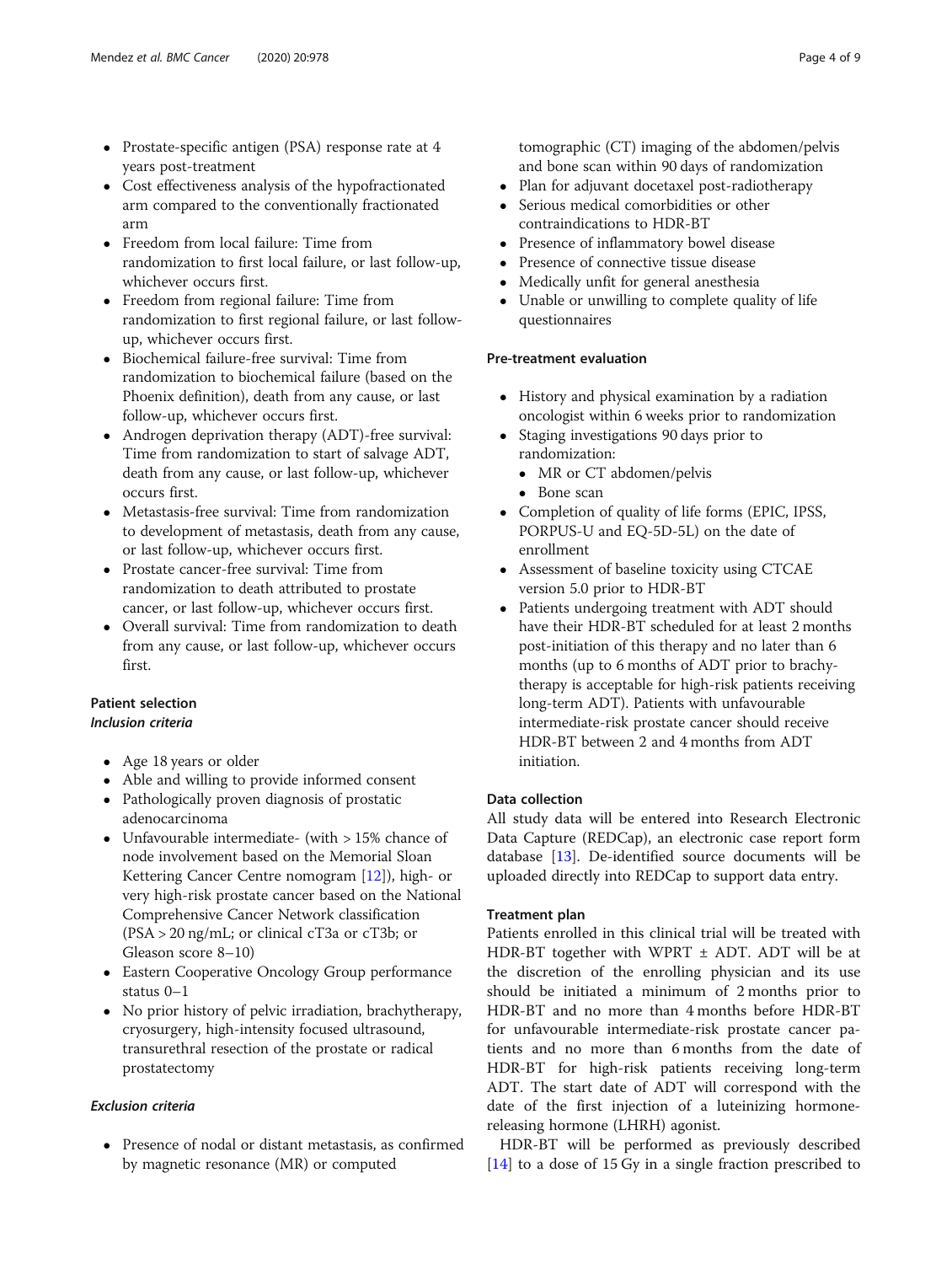the prostate. This dose and fractionation is widely used as a standard of care in the province of Ontario.

WPRT dose prescription (45 Gy in 25 fractions vs. 25 Gy in 5 fractions) will be selected according to which treatment arm the patient is randomized.

#### Androgen deprivation therapy

LHRH agonist use and total duration will be at the discretion of the enrolling physician with an acceptable range varying from 0 to 6 months for unfavourable intermediate-risk and 12–24 months for very high- or high-risk patients. Non-steroidal androgen receptor inhibitors (e.g. bicalutamide) is recommended to be used for up to 30 days prior to LHRH initiation.

#### HDR-BT planning and treatment

HDR-BT boost is a standard of care component of treatment in patients with unfavourable intermediate- and high-risk prostate cancer. This therapy will be delivered to all patients accrued in this study prior to WPRT. HDR-BT dose will consist of 15 Gy in a single fraction to the whole prostate. Patients with seminal vesicle involvement may have this organ included in the treated volume during brachytherapy at the discretion of the brachytherapist. The procedure should be performed under transrectal ultrasound-guidance. A total of three fiducial markers should be inserted in the left base, right mid-gland and left apex during the procedure. These markers will be used for prostate matching using cone beam CT and/or orthogonal kV images at the treatment unit when WPRT is being delivered.

The following dosimetric objectives should be pursued during HDR-BT:

- Prostate  $V_{100} \ge 95\%$ ;  $V_{150} < 40\%$ ;  $V_{200} < 15\%$
- Urethra  $D_{10}$  < 118%; Urethra  $D_{\text{max}}$  < 130%
- Rectum  $V_{80}$  < 1 cc

The number of catheters inserted should vary from 10 to 18 depending on prostate volume and shape.

#### Radiotherapy planning and treatment

Contouring The prostate and at least the proximal 1 cm of the seminal vesicles should be included in the WPRT clinical target volume (CTV). The whole seminal vesicles are encouraged to be included in patients with high- or very high-risk prostate cancer. Seminal vesicles should be completely covered by the CTV in patients with stage cT3b disease.

RTOG guidelines will be used for elective nodal irradiation. Obturator, pre-sacral, external and internal iliac drainages should be included in the CTV. Inclusion of

Elective drainages, prostate and seminal vesicles should be combined to form CTV45Gy for patients randomized to Arm 1 and CTV25Gy for patients in Arm 2.

The planning target volume (PTV) is the CTV plus a 6 mm isotropic margin.

Normal critical structures that must be contoured include: bladder, rectum (from its origin at the rectosigmoid flexure until the level of the ischial tuberosities), penile bulb, bilateral femora and bowel (including sigmoid).

WPRT planning Plans will be developed for IMRT or VMAT delivery techniques using an inverse planning system. If available, VMAT plans are recommended due to more conformal dose distribution and faster treatment delivery. A conformal and uniform dose distribution covering prostate, seminal vesicles and lymph nodes should be prioritized (maximum point dose inside PTV < 108%).

#### Dosimetric aims

- $\bullet$  CTV 45Gy / 25Gy: V<sub>100</sub>  $\geq$  99%
- PTV 45Gy / 25Gy: Ideal  $V_{100} \ge 95\%$ ; Mandatory  $V_{95} \ge 95\%$
- Conformity index (95% isodose line [42.75 Gy or 23.75 Gy] to PTV): Ideal < 1.3; Mandatory <  $1.5$

Critical organs at risk Critical organs at risk and respective dose constraints are listed in Table [1](#page-5-0). If the rectum and bladder constraints are not met, the PTV margin for prostate and seminal vesicles may be reduced to 5 mm.

Treatment delivery Patients randomized to Arm 1 will be treated with daily fractions of WPRT from Monday to Friday. Patients randomized to Arm 2 will be treated with WPRT fractions every other day. In both arms, WPRT should begin 2–3 weeks after HDR-BT.

Daily image guidance will be performed during treatment delivery. Prostate fiducials should be initially matched. Then, the surrounding soft tissue should be evaluated including the prostate-rectum interface. Lastly, position of the pelvic nodes should be assessed.

Treatments should be delivered preferably in units with a 6-degree couch capability. Bowel preparation should be available in case large amounts of stools or gas are present inside the rectum.

Quality assurance In order to ensure patient safety and effective treatment delivery, a robust quality assurance protocol is incorporated. The following requirements must be completed for each patient: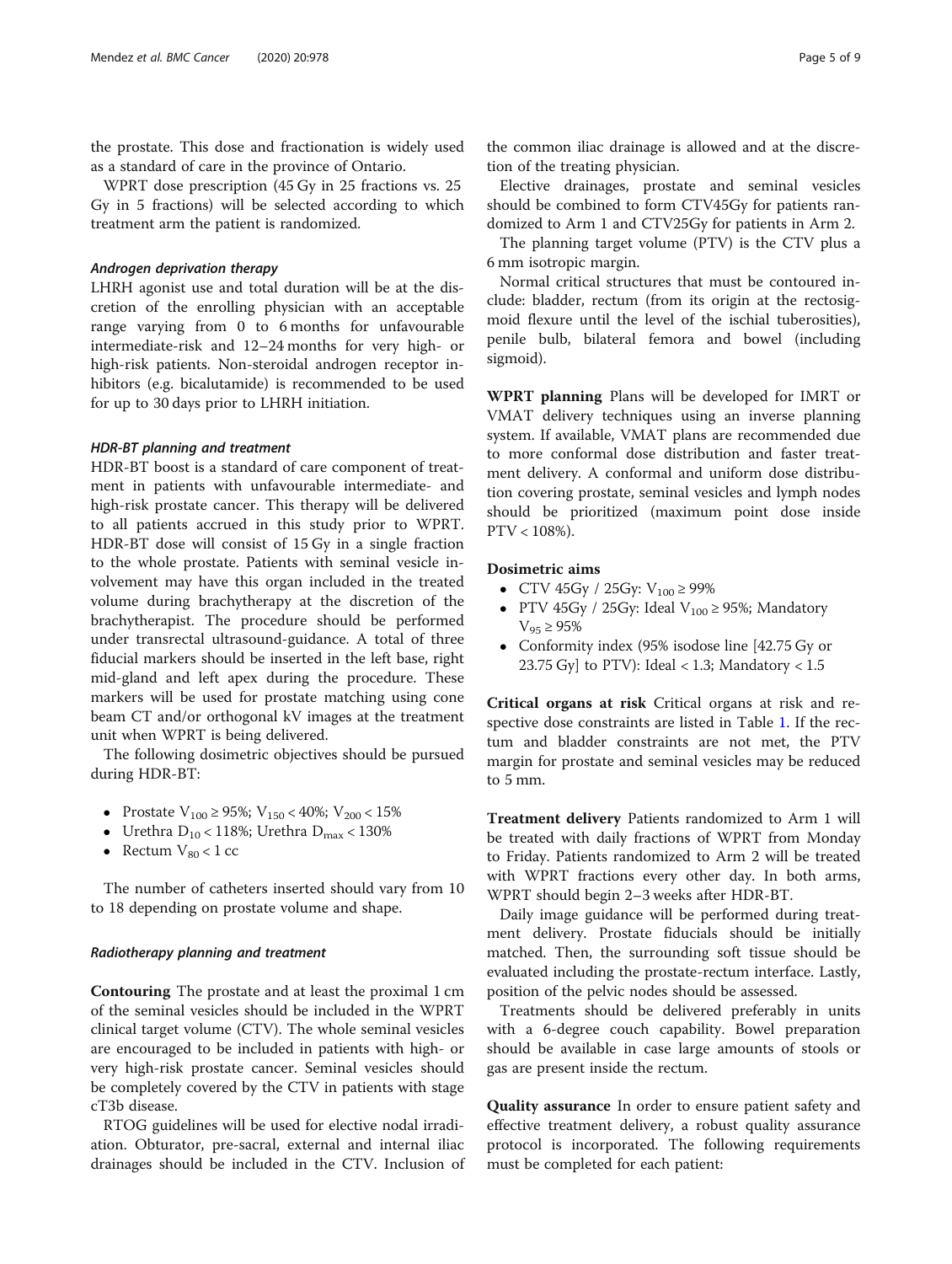|                           | Arm 1: 45 Gy in 25 fractions                                       | Arm 2: 25 Gy in 5 fractions                                        |  |  |  |
|---------------------------|--------------------------------------------------------------------|--------------------------------------------------------------------|--|--|--|
| Rectum                    | $V_{29}$ < 50%                                                     | $V_{18}$ < 50%                                                     |  |  |  |
|                           | $V_{35} \leq 30\%$                                                 | $V_{20} \leq 30\%$                                                 |  |  |  |
|                           | $D_1$ <sub>cc</sub> ≤ 46 Gy                                        | $D_1$ <sub>cc</sub> ≤ 26 Gy                                        |  |  |  |
| Bladder                   | $V_{29}$ < 50%                                                     | $V_{18}$ < 50%                                                     |  |  |  |
|                           | $V_{35} \leq 30\%$                                                 | $V_{20} \leq 30\%$                                                 |  |  |  |
|                           | $D_1$ <sub>cc</sub> ≤ 47 Gy                                        | $D_1$ <sub>cc</sub> ≤ 26 Gy                                        |  |  |  |
| Femurs                    | $D_{10,cc}$ < 45 Gy                                                | $D_{10 \text{ cc}}$ < 25 Gy                                        |  |  |  |
| Bowel (including sigmoid) | $V_{45}$ < 40 cc (acceptable 60 cc)<br>$D_1$ <sub>cc</sub> ≤ 47 Gy | $V_{25}$ < 40 cc (acceptable 60 cc)<br>$D_1$ <sub>cc</sub> ≤ 26 Gy |  |  |  |
| Penile bulb               | Mean dose $<$ 35 Gy                                                | Mean dose $<$ 20 Gy                                                |  |  |  |

<span id="page-5-0"></span>

| <b>Table 1</b> Critical organs at risk and respective dose constraints |
|------------------------------------------------------------------------|
|------------------------------------------------------------------------|

- Prior to treatment delivery, contours and plan will be peer-reviewed, either by another individual radiation oncologist or presented at genitourinary quality assurance rounds.
- All dose delivery for intensity-modulated plans (including arc-based treatments) will be reviewed before treatment by physics staff.
- Cone-beam CT and/or orthogonal kV images will be used on a daily basis to verify treatment positioning and pelvic organ filling.

#### Consent process

A written informed consent will be obtained from all patients prior to radiotherapy (Additional file [1](#page-7-0)). Consents are allowed to be obtained after ADT initiation.

#### Subject discontinuation and withdrawal

Subjects may voluntarily discontinue participation in the study at any time. If a subject is removed from the study, the clinical and laboratory evaluations that would have been performed at the end of the study should be obtained. If a subject is removed because of an adverse event, they should remain under medical observation as long as deemed appropriate by the treating physician.

#### Follow-up evaluation and assessment of efficacy

The follow-up schedule is shown in Table [2.](#page-6-0) Day 1 of follow-up will correspond with the last day of WPRT. Additional imaging or laboratory investigations should be carried out at the discretion of the oncologist, based on findings in the history or physical examination. Additional treatment (e.g. salvage treatment with surgery or further radiotherapy) is at the discretion of the treating physicians, and will be captured in the case report form.

#### Statistics and sample size calculation Sample size

Sample size calculation was performed by using a twosided two-sample t-test for non-inferiority. Treatment strategies will be considered non-inferior if the difference between groups remains within the minimum clinical significance (5 points) for the bowel function subdomain based on EPIC. With an alpha = 0.05 and a standard deviation = 5, 23 patients in each arm are needed for a power = 0.90. Since the London Regional Cancer Program covers a large catchment area, 20% are estimated to be lost to follow-up, therefore 29 patients in each arm  $(29 \times 0.8 = 23.2)$  or 58 total patients will be required.

#### Analysis plan

Patients will be analyzed in the groups to which they are assigned (intention-to-treat).

Comparisons between treatment arms for acute and late urinary, bowel and sexual quality of life end points will be performed using the two-sample t-test for noninferiority. Quality of life data is anticipated to be normally distributed. In the event such data is not normally distributed, the Wilcoxon rank sum test for non-inferiority will be substituted as appropriate. Similarly, IPSS data is anticipated to be normally distributed and will follow similar methodology. Differences in urinary, bowel and sexual toxicity and PSA response rate at 4 years post-treatment between treatment arms will be compared using the Chi–square test or Fisher's exact test as appropriate. Time-to-event end points (e.g. overall survival) will be compared between treatment arms using Kaplan-Meier estimates and the log-rank test.

In the event the non-inferiority criteria is met for the primary end point (late bowel function quality of life based on EPIC), a secondary analysis to investigate superiority of the experimental arm will take place. This will be performed using the two-sample t-test (or Wilcoxon rank sum test as appropriate as similarly discussed above). A 5-point difference in scores will be considered a clinically meaningful change.

For each quality of life domain and IPSS data, linear mixed effects models will be generated to test for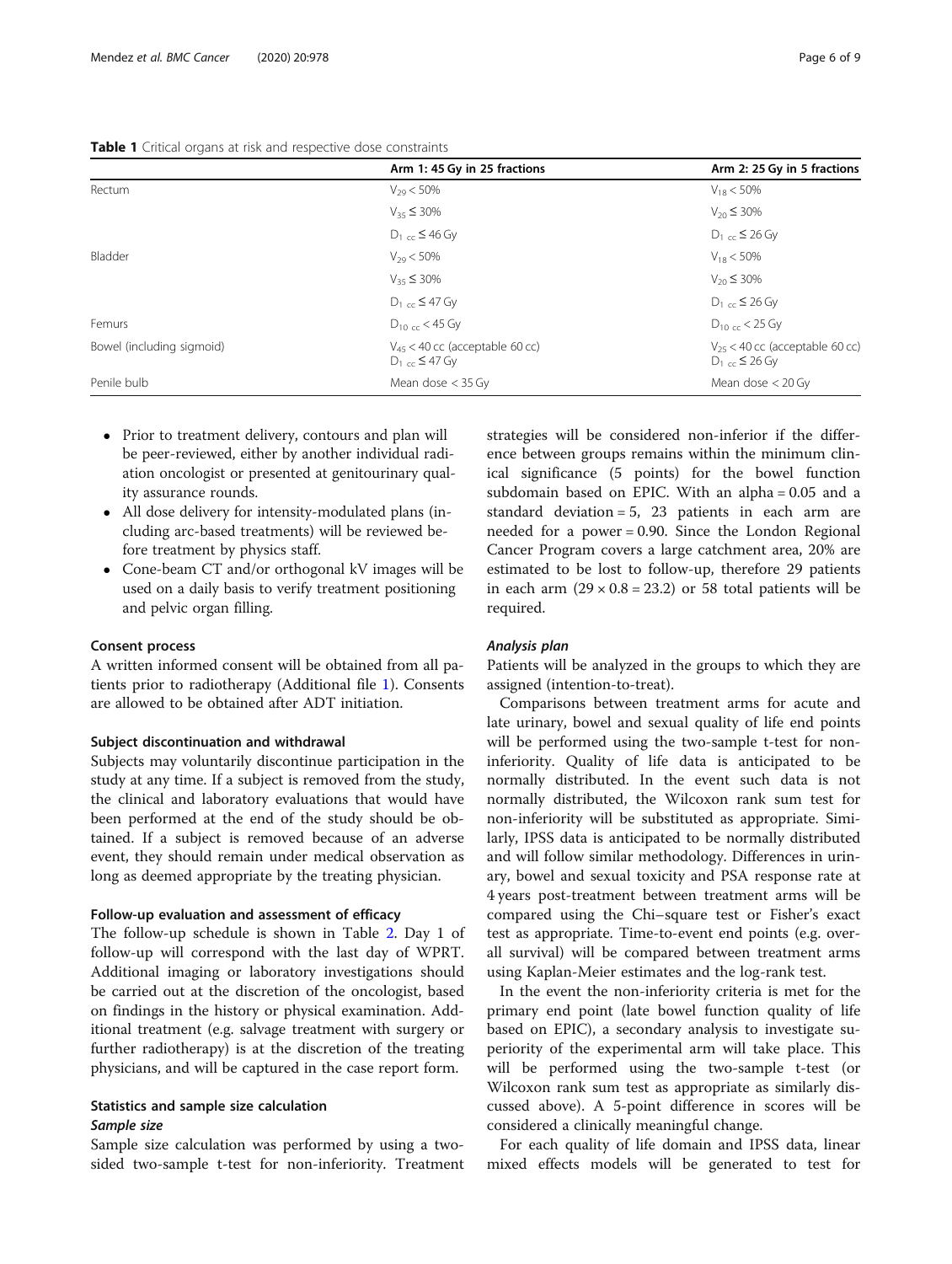<span id="page-6-0"></span>

|                             | <b>Baseline</b> <sup>a</sup> | First day<br>of WPRT | Last day<br>of WPRT | 6 weeks<br>post-WPRT | Follow up (months) <sup>b</sup> |    |    |          |    |    |          |
|-----------------------------|------------------------------|----------------------|---------------------|----------------------|---------------------------------|----|----|----------|----|----|----------|
|                             |                              |                      |                     |                      | 6                               | 12 | 18 | 24       | 36 | 48 | 60       |
| Physical Examination        | X                            |                      |                     | X                    | X                               | Χ  | Х  | X        | Χ  | Х  | $\times$ |
| Imaging                     | Χ                            |                      |                     |                      |                                 |    |    |          |    |    |          |
| <b>PSA</b>                  | X                            |                      |                     |                      | X                               | Χ  | X  | X        | X  | X  | X        |
| <b>EPIC</b>                 | Χ                            | X                    | Χ                   | Χ                    | X                               | Χ  | Χ  | X        | Χ  | X  | $\times$ |
| <b>IPSS</b>                 | Χ                            | X                    | Χ                   | X                    | X                               | Χ  | X  | X        | X  | X  | $\times$ |
| <b>CTCAE</b>                | Χ                            | X                    | Χ                   | X                    | X                               | Χ  | Χ  | X        | X. | X  | $\times$ |
| Survival and disease status |                              |                      |                     |                      | Χ                               | Χ  | X  | X        | Χ  | X  | $\times$ |
| EQ-5D and PORPUS-U          | $\times$                     |                      |                     | $\times$             |                                 | X  |    | $\times$ |    |    |          |

Abbreviations: WPRT whole pelvis radiotherapy, PSA prostate specific antigen, EPIC Expanded Prostate Cancer Index Composite, IPSS International Prostate Symptom Score, CTCAE Common Terminology Criteria for Adverse Events, EQ-5D-5L EuroQOL 5-Dimension 5-Level, PORPUS-U Patient-Oriented Prostate Utility Scale

<sup>a</sup>Baseline assessments to be completed prior to high-dose-rate brachytherapy b Follow-up schedule determined based on day of last WPRT treatment

differences between treatment arms over time. Cox proportional hazards univariable and multivariable regression models will be used to identify baseline factors predictive of time-to-event end points (e.g. overall survival).

#### Data and safety monitoring committee

The Data and Safety Monitoring Committee (DSMC) will act in an advisory capacity to the principal investigator to monitor patient safety. The DSMC will meet every 6 months after study initiation.

#### Interim analysis

An interim analysis will be conducted once 29 patients have been accrued and followed for 1-year. For this analysis, the DSMC will be blinded to the identity of each treatment arm. If the standard deviations of the quality of life scores are substantially different than estimated in the sample size calculation, the DSMC can recommend increasing the target accrual in order to maintain the study statistical power.

#### Confidentiality of subject records

Study participant personal health information will be kept confidential. All study records identify the participants by initials and a unique identification number. A master list that links participants to their record numbers will be kept confidential by a data coordinator. Access to identifying or personal health information will only be permitted for those with involved with direct subject management and data monitors. No names will be used in any public report of the study.

#### Protocol amendments

The trial protocol will be amended only by the approval of the principal investigator (current version: 1.4 on July 14, 2020). It is the responsibility of the principal investigator to disseminate amendments to coinvestigators, research boards and trial registries. Authorship of the trial abstract and manuscript will be decided by the principal investigator at the time of submission.

#### **Discussion**

This study aims to investigate quality of life outcomes associated with hypofractionated WPRT by comparing them to conventionally fractionated WPRT in prostate cancer patients receiving brachytherapy boost. This is a pivotal question as the role of WPRT in patients with higher risk prostate cancer is becoming more established and preliminary studies indicate that hypofractionated WPRT is well-tolerated.

The current literature assessing hypofractionated WPRT in prostate cancer patients is scarce. Previously, trials like SATURN and FASTR have investigated the role of WPRT together with a concomitant stereotactic ablative radiotherapy (SABR) boost to the prostate  $[10,$  $[10,$  $[10,$ [11\]](#page-8-0). However, these were single-arm trials and therefore a direct comparison to the standard of care was not performed. In contrast, the HOPE trial investigates the tolerability of ultra-hypofractionated WPRT by directly comparing this treatment strategy to a conventionally fractionated regimen and employing validated patient reported outcome measures to detect differences in bowel, urinary and sexual function. Assuming an alpha/beta of 3, the two schedules are anticipated to be similar in toxicity with a biologically equivalent dose of 72 and 66.67 Gy for the conventionally and ultra-hypofractionated schemes respectively.

This trial also differs from the other studies because uses HDR-BT boost instead of SABR. At least three randomized trials have shown that a brachytherapy boost reduces, at a minimum, biochemical relapses when compared to external beam radiotherapy (EBRT) in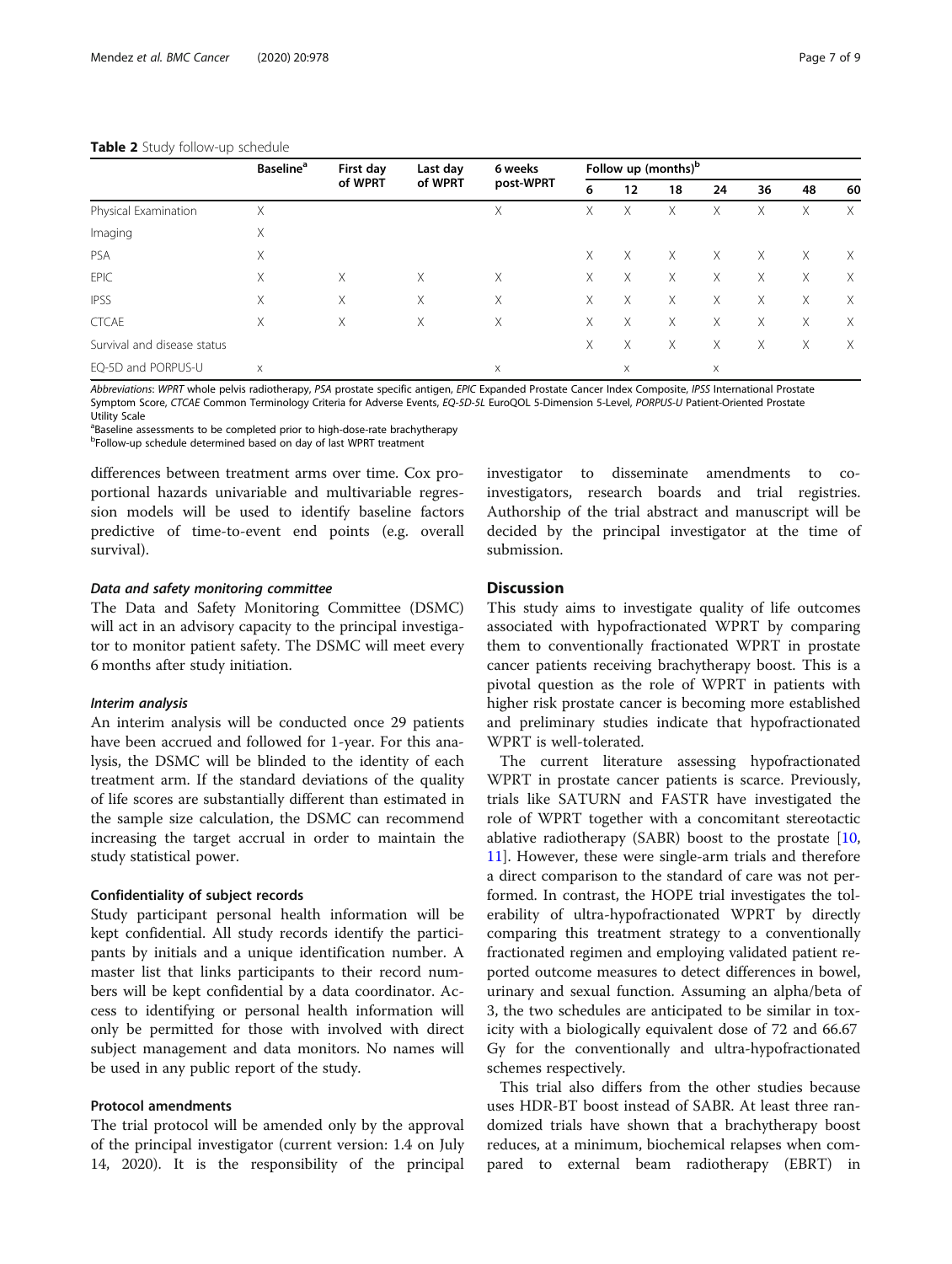<span id="page-7-0"></span>conventional or dose-escalated regimens [4, [15,](#page-8-0) [16](#page-8-0)]. Brachytherapy boost also reduces the dose to the prostate and seminal vesicles given through EBRT and therefore potentially reduces the amount of dose received by the anterior wall of the rectum and the long-term toxicities associated with this treatment [[17\]](#page-8-0).

Recently, a study involving a 15 Gy HDR-BT boost to the prostate followed by 23.9 Gy in 5 daily fractions of EBRT (4.78 Gy per fraction) to the prostate and proximal seminal vesicles suggested a high disease control rate and good tolerability associated with this regimen [[18\]](#page-8-0). In this analysis, only intermediate-risk prostate cancer patients were enrolled and WPRT was not offered. Urinary function based on EPIC questionnaires was stable throughout the follow-up period suggesting good urinary tolerability. Nevertheless, the lack of a control group is a weakness of this study.

To the best of our knowledge, this is the first study to compare hypofractionated WPRT to conventionally fractionated WPRT in the HDR-BT boost setting. A strength of this study is its randomized design, which avoids selection bias inherent to retrospective studies or single-arm prospective studies. Further, this trial primarily investigates impact on quality of life endpoints associated with hypofractionated WPRT through a noninferiority study design and by using a validated patientreported outcome questionnaire. These questionnaires are known to better represent symptomatic adverse reactions experienced by patients receiving WPRT when compared to physician-reported endpoints [\[19](#page-8-0)].

#### Supplementary information

Supplementary information accompanies this paper at [https://doi.org/10.](https://doi.org/10.1186/s12885-020-07490-0) [1186/s12885-020-07490-0](https://doi.org/10.1186/s12885-020-07490-0).

#### Additional file 1.

#### Abbreviations

ADT: Androgen deprivation therapy; CT: Computed tomography; CTCAE: Common Terminology Criteria for Adverse Events; CTV: Clinical target volume; DSMC: Data and Safety Monitoring Committee; EBRT: External beam radiotherapy; EPIC: Expanded Prostate Cancer Index; EQ-5D-5L: EuroQOL 5- Dimension 5-Level; HDR-BT: High-dose-rate brachytherapy; IMRT: Intensitymodulated radiotherapy; IPSS: International Prostate Symptom Score; LHRH: Luteinizing hormone-releasing hormone; MR: Magnetic resonance; PORPUS-U: Patient-Oriented Prostate Utility Scale; PSA: Prostate-specific antigen; PTV: Planning target volume; REDCap: Research Electronic Data Capture; RTOG: Radiation Therapy Oncology Group; SABR: Stereotactic ablative radiotherapy; VMAT: Volumetric modulated arc therapy; WPRT: Whole pelvis radiotherapy

#### Acknowledgements

We would like to thank Dr. David Palma for his guidance in initial clinical trial design.

#### Authors' contributions

LCM conceived the trial, protocol design and initial draft of the protocol. AJA contributed to manuscript writing and design. LCM and AW contributed to the sample size calculation and statistical design of this trial. DPD contributed to the clinical trial design. LCM, AJA, GSB, VM Velker, BA, ML, VM

Venkatesan, TLS, GBR, JC, BS, AW and DPD read and approved the final manuscript.

#### Funding

This study is funded by the Academic Medical Organization of Southwestern Ontario and by an ABBVIE-CARO Uro-Oncologic Radiation Award. The funding bodies have no role in study design, data collection, analysis, interpretation of data or writing of the manuscript.

#### Availability of data and materials

The datasets used and/or analysed during the current study are available from the corresponding author on reasonable request.

#### Ethics approval and consent to participate

Ethics approval was obtained from the Lawson Health Research Institute and Western University's Health Sciences Research Ethics Board. Written consent to participate will be obtained from participants at individual participating institutions by study investigators or clinical trials staff members. A copy of the informed consent form is included as Additional file 1.

#### Consent for publication

Not applicable.

#### Competing interests

The authors declare no competing interests.

#### Author details

<sup>1</sup> Division of Radiation Oncology, London Regional Cancer Program, 800 Commissioners Road East, London, Ontario N6A 5W9, Canada. <sup>2</sup>Department of Physics and Engineering, London Regional Cancer Program, 800 Commissioners Road East, London, Ontario N6A 5W9, Canada.

#### Received: 16 August 2020 Accepted: 4 October 2020 Published online: 09 October 2020

#### References

- Heidenreich A, Varga Z, Von Knobloch R. Extended pelvic lymphadenectomy in patients undergoing radical prostatectomy: high incidence of lymph node metastasis. J Urol. 2002;167(4):1681–6.
- Lawton CA, DeSilvio M, Roach M, Uhl V, Kirsch R, Seider M, et al. An update of the phase III trial comparing whole pelvic to prostate only radiotherapy and neoadjuvant to adjuvant total androgen suppression: updated analysis of RTOG 94-13, with emphasis on unexpected hormone/radiation interactions. Int J Radiat Oncol Biol Phys. 2007;69(3):646–55.
- 3. Pommier P, Chabaud S, Lagrange J-L, Richaud P, Le Prise E, Wagner J-P, et al. Is there a role for pelvic irradiation in localized prostate adenocarcinoma? Update of the long-term survival results of the GETUG-01 randomized study. Int J Radiat Oncol Biol Phys. 2016;96(4):759–69.
- 4. Morris WJ, Tyldesley S, Rodda S, Halperin R, Pai H, McKenzie M, et al. Androgen suppression combined with elective nodal and dose escalated radiation therapy (the ASCENDE-RT trial): an analysis of survival endpoints for a randomized trial comparing a Low-dose-rate brachytherapy boost to a dose-escalated external beam boost f. Int J Radiat Oncol Biol Phys. 2017; 98(2):275–85.
- 5. Tharmalingam H, Tsang Y, Choudhury A, Alonzi R, Wylie J, Ahmed I, et al. External beam radiation therapy (EBRT) and high-dose-rate (HDR) brachytherapy for intermediate and high-risk prostate Cancer: the impact of EBRT volume. Int J Radiat Oncol Biol Phys. 2020;106(3):525–33.
- 6. Pollack A, Karrison TG, Balogh AG, Low D, Bruner DW, Wefel JS, et al. Short term androgen deprivation therapy without or with pelvic lymph node treatment added to prostate bed only salvage radiotherapy: the NRG oncology/RTOG 0534 SPPORT trial. Int J Radiat Oncol. 2018;102(5):1605.
- 7. Mantini G, Tagliaferri L, Mattiucci GC, Balducci M, Frascino V, Dinapoli N, et al. Effect of whole pelvic radiotherapy for patients with locally advanced prostate cancer treated with radiotherapy and long-term androgen deprivation therapy. Int J Radiat Oncol Biol Phys. 2011;81(5):e721–6.
- 8. Aizer AA, Yu JB, McKeon AM, Decker RH, Colberg JW, Peschel RE. Whole pelvic radiotherapy versus prostate only radiotherapy in the management of locally advanced or aggressive prostate adenocarcinoma. Int J Radiat Oncol Biol Phys. 2009;75(5):1344–9.